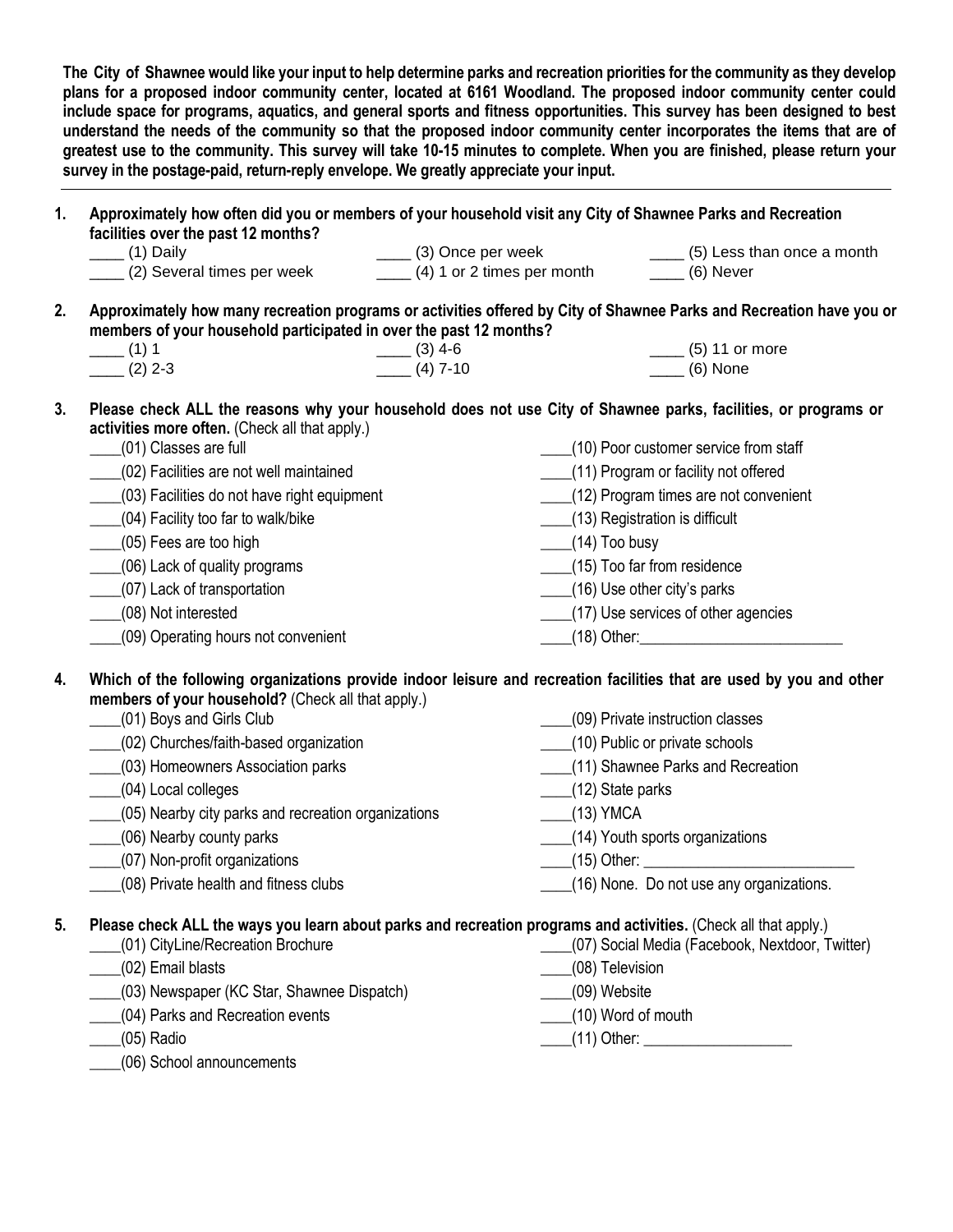**6. Several INDOOR recreation facilities and amenities that could be included in a NEW indoor community center are listed below. For each one, please indicate if you or others in your household have a need for the item by circling "YES" or "NO." If you or others have a need, please indicate how well your needs for the item are being met.**

|     | <b>Type of Facility or Amenity</b>        | Do You Have a Need for<br>this Facility or<br><b>Amenity?</b> |           | If You Have a Need, How Well Are Your<br><b>Needs Currently Being Met?</b> |               |                |            |
|-----|-------------------------------------------|---------------------------------------------------------------|-----------|----------------------------------------------------------------------------|---------------|----------------|------------|
|     |                                           |                                                               |           | Fully<br>Met                                                               | Mostly<br>Met | Partly<br>Met  | Not<br>Met |
|     | Arts and crafts areas                     | Yes                                                           | No        | 4                                                                          | 3             | $\overline{2}$ |            |
| 2.  | Café/coffee shop                          | Yes                                                           | <b>No</b> | 4                                                                          | 3             | $\overline{2}$ |            |
| 3.  | Climbing/bouldering wall                  | Yes                                                           | No        | 4                                                                          | 3             | $\overline{2}$ |            |
| 4.  | Drop-in day care facility                 | Yes                                                           | No        | 4                                                                          | 3             | $\overline{2}$ |            |
| 5.  | Elevated running/walking/jogging track    | Yes                                                           | <b>No</b> | 4                                                                          | 3             | $\overline{2}$ |            |
| 6.  | Exercise studio                           | Yes                                                           | <b>No</b> | 4                                                                          | 3             | $\overline{2}$ |            |
| 7.  | Fitness equipment area                    | Yes                                                           | No        | 4                                                                          | 3             | $\overline{2}$ |            |
| 8.  | Gymnasium (courts)                        | Yes                                                           | <b>No</b> | 4                                                                          | 3             | $\overline{2}$ | 1          |
| 9.  | Indoor aquatics facilities                | Yes                                                           | <b>No</b> | 4                                                                          | 3             | $\overline{2}$ |            |
| 10. | Indoor archery range                      | Yes                                                           | No        | 4                                                                          | 3             | $\overline{2}$ |            |
| 11. | Indoor playground area                    | Yes                                                           | <b>No</b> | 4                                                                          | 3             | $\overline{2}$ |            |
| 12. | Indoor turf fieldhouse                    | Yes                                                           | <b>No</b> | 4                                                                          | 3             | $\overline{2}$ |            |
| 13. | Kitchen space (classes/catering/rentable) | Yes                                                           | No        | 4                                                                          | 3             | $\overline{2}$ |            |
| 14. | Locker rooms                              | Yes                                                           | <b>No</b> | 4                                                                          | 3             | $\overline{2}$ |            |
| 15. | Multipurpose classrooms/meeting space     | Yes                                                           | <b>No</b> | 4                                                                          | 3             | $\overline{2}$ |            |
| 16. | Outdoor aquatics facilities               | Yes                                                           | <b>No</b> | 4                                                                          | 3             | $\overline{2}$ | 1          |
| 17. | Racquetball/court sport space             | Yes                                                           | <b>No</b> | 4                                                                          | 3             | $\overline{2}$ |            |
| 18. | Senior activity spaces                    | Yes                                                           | <b>No</b> | 4                                                                          | 3             | $\overline{2}$ | 1          |
| 19. | Theatre or musical production space       | Yes                                                           | <b>No</b> | 4                                                                          | 3             | $\overline{2}$ |            |
| 20. | Youth activity spaces                     | Yes                                                           | <b>No</b> | 4                                                                          | 3             | $\overline{2}$ |            |
|     | 21. Other:                                | Yes                                                           | No        | 4                                                                          | 3             | $\overline{2}$ |            |

**7. Which FOUR of the items listed in Question 6 do you think are MOST IMPORTANT to include in the design of a NEW indoor community center for Shawnee?** (Write your top 4 choices below using the numbers from the list in Question 6; if you do not think any of these are needed, circle "NONE.")

1st: 2nd: 2nd: 3rd: 4th: NONE

**8. Which FOUR of the items listed in Question 6 would you and the members of your household USE MOST OFTEN if they were developed in a NEW indoor community center?** (Write your top 4 choices below using the numbers from the list in Question 6; if you do not think you would use any of these, circle "NONE.")

1st: \_\_\_\_\_ 2nd: \_\_\_\_ 3rd: \_\_\_\_ 4th: \_\_\_\_ NONE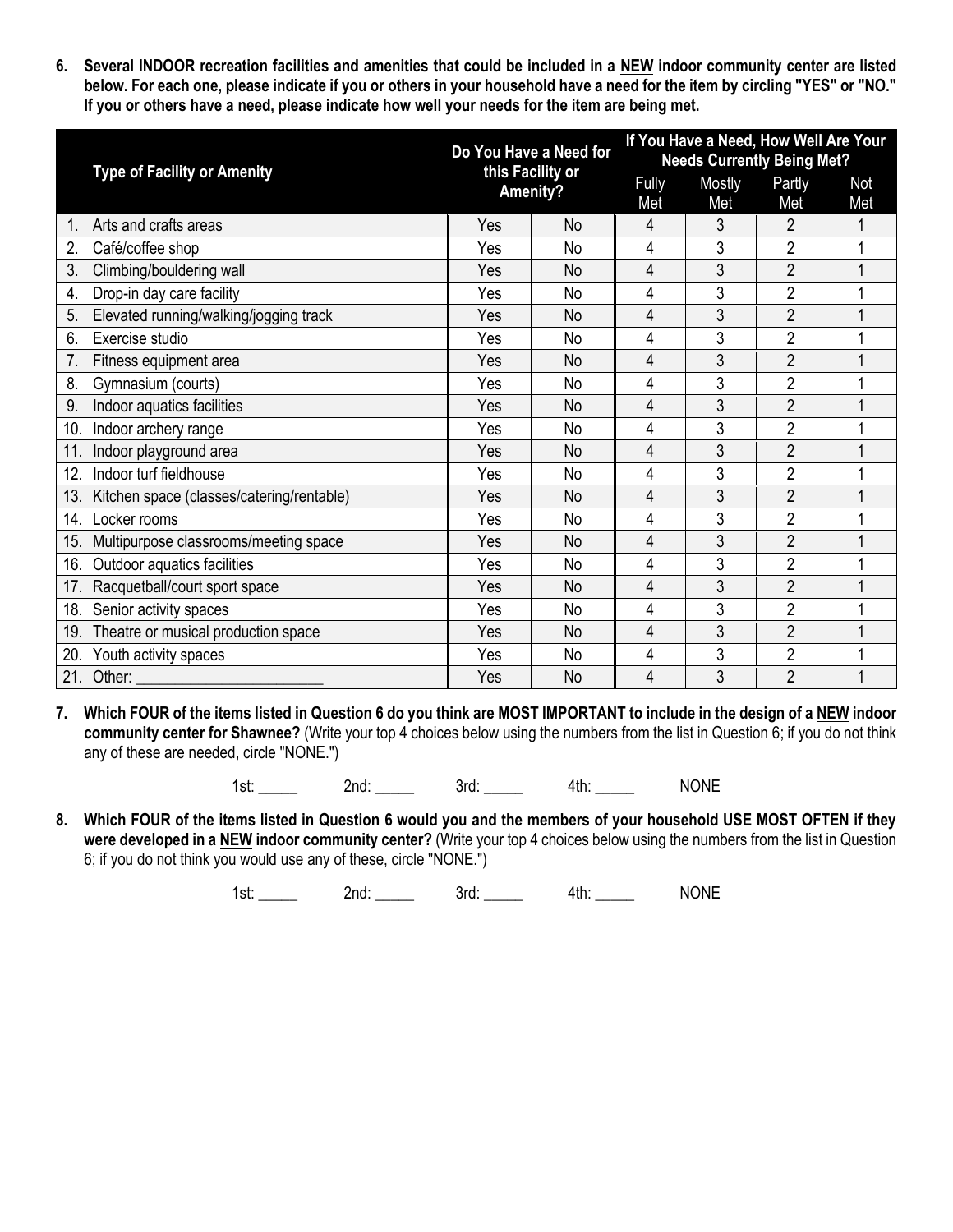**9. Several INDOOR programs and activities that could be a part of a NEW indoor community center are listed below. For each one, please indicate if you or others in your household have a need for the item by circling "YES" or "NO." If you or others have a need, please indicate how well your needs for the item are being met.**

|     |                                                                          |     | Do You Have a Need for<br>this Program or<br><b>Activity?</b> |   | If You Have a Need, How Well Are Your<br><b>Needs Currently Being Met?</b> |                |                |  |
|-----|--------------------------------------------------------------------------|-----|---------------------------------------------------------------|---|----------------------------------------------------------------------------|----------------|----------------|--|
|     | <b>Type of Program or Activity</b>                                       |     |                                                               |   | Mostly<br>Met                                                              | Partly<br>Met  | Not<br>Met     |  |
|     | Active Senior Programming (i.e. Silver Sneakers)                         | Yes | <b>No</b>                                                     | 4 | 3                                                                          | $\overline{2}$ | 1              |  |
| 2.  | Art, Dance, Performing Arts Programs                                     | Yes | <b>No</b>                                                     | 4 | 3                                                                          | $\overline{2}$ |                |  |
| 3.  | <b>Birthday Parties</b>                                                  | Yes | No                                                            | 4 | 3                                                                          | $\overline{2}$ | 1              |  |
| 4.  | Computer and technology programs (coding and<br>programming/educational) | Yes | <b>No</b>                                                     | 4 | 3                                                                          | $\overline{2}$ |                |  |
| 5.  | <b>Cooking Classes</b>                                                   | Yes | <b>No</b>                                                     | 4 | 3                                                                          | $\overline{2}$ |                |  |
| 6.  | Daycare                                                                  | Yes | No                                                            | 4 | 3                                                                          | $\overline{2}$ | 1              |  |
| 7.  | Drop in Summer Playground Activities                                     | Yes | <b>No</b>                                                     | 4 | 3                                                                          | $\overline{2}$ | 1              |  |
| 8.  | Early Childhood Programming                                              | Yes | <b>No</b>                                                     | 4 | 3                                                                          | $\overline{2}$ |                |  |
| 9.  | <b>Environmental Education Classes</b>                                   | Yes | No                                                            | 4 | 3                                                                          | $\overline{2}$ |                |  |
|     | 10. Farmers Market                                                       | Yes | <b>No</b>                                                     | 4 | 3                                                                          | $\overline{2}$ | 1              |  |
| 11. | <b>Fitness and Wellness Programs</b>                                     | Yes | <b>No</b>                                                     | 4 | 3                                                                          | $\overline{2}$ |                |  |
| 12. | Gymnastics                                                               | Yes | No                                                            | 4 | 3                                                                          | $\overline{2}$ | 1              |  |
| 13. | Indoor court sports (volleyball, basketball, badminton)                  | Yes | <b>No</b>                                                     | 4 | 3                                                                          | $\overline{2}$ |                |  |
| 14. | Indoor turf sports (soccer, baseball, lacrosse)                          | Yes | No                                                            | 4 | 3                                                                          | $\overline{2}$ |                |  |
| 15. | <b>Personal Training Sessions</b>                                        | Yes | <b>No</b>                                                     | 4 | 3                                                                          | $\overline{2}$ | 1              |  |
| 16. | Pickleball                                                               | Yes | <b>No</b>                                                     | 4 | 3                                                                          | $\overline{2}$ | 1              |  |
| 17. | Running/Walking Clubs and Programs                                       | Yes | No                                                            | 4 | 3                                                                          | $\overline{2}$ | 1              |  |
| 18. | <b>Special Events</b>                                                    | Yes | <b>No</b>                                                     | 4 | 3                                                                          | $\overline{2}$ | 1              |  |
| 19. | Tap and Ballroom Dance Lessons                                           | Yes | <b>No</b>                                                     | 4 | 3                                                                          | $\overline{2}$ | 1              |  |
| 20. | <b>Teen Programs</b>                                                     | Yes | <b>No</b>                                                     | 4 | 3                                                                          | $\overline{2}$ | 1              |  |
| 21  | <b>Tennis Lessons</b>                                                    | Yes | <b>No</b>                                                     | 4 | 3                                                                          | $\overline{2}$ | $\overline{1}$ |  |
| 22. | Youth Summer Camp Programs                                               | Yes | No                                                            | 4 | 3                                                                          | $\overline{c}$ | 1              |  |
| 23. | Other:                                                                   | Yes | <b>No</b>                                                     | 4 | 3                                                                          | $\overline{2}$ | 1              |  |

**10. Which FOUR of the items listed in Question 9 do you think are MOST IMPORTANT to include in the design of a NEW indoor community center for Shawnee?** (Write your top 4 choices below using the numbers from the list in Question 9; if you do not think any of these are needed, circle "NONE.")

1st: 2nd: 2nd: 3rd: 4th: NONE

**11. Which FOUR of the items listed in Question 9 would you and the members of your household PARTICIPATE IN MOST OFTEN if they were developed as a part of a NEW indoor community center?** (Write your top 4 choices below using the numbers from the list in Question 9; if you do not think you would use any of these, circle "NONE.")

1st: 2nd: 2nd: 3rd: 4th: NONE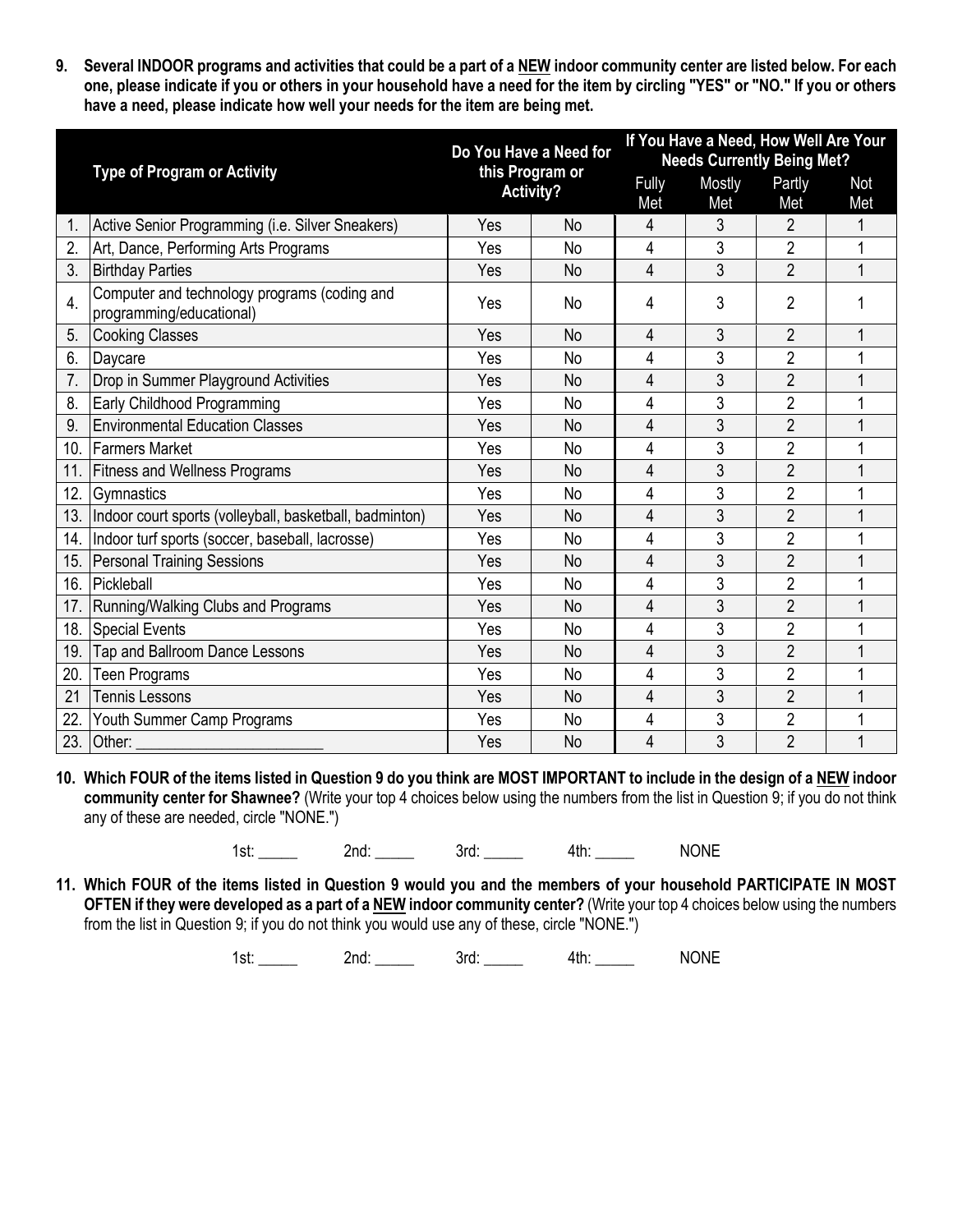**12. If the community supports an aquatic feature to be included in the proposed community center there are several aquatic features and programs that could be included. For each of the potential amenities and programs listed below, please indicate if you or others in your household have a need for the item by circling "YES" or "NO." If you or others have a need, please indicate how well your needs for the item are being met.**

|     |                                               |     | Do You Have a Need for      |   | If You Have a Need, How Well Are Your<br><b>Needs Currently Being Met?</b> |                |            |  |
|-----|-----------------------------------------------|-----|-----------------------------|---|----------------------------------------------------------------------------|----------------|------------|--|
|     | <b>Type of Aquatic Amenity or Program</b>     |     | this Amenity or<br>Program? |   | Mostly<br>Met                                                              | Partly<br>Met  | Not<br>Met |  |
|     | <b>Birthday parties</b>                       | Yes | <b>No</b>                   | 4 | 3                                                                          | $\overline{2}$ |            |  |
| 2.  | Deck Space for Lounge Seating/Observation     | Yes | No                          | 4 | 3                                                                          | $\overline{2}$ |            |  |
| 3.  | Diving boards                                 | Yes | No                          | 4 | 3                                                                          | $\overline{2}$ |            |  |
| 4.  | FlowRider <sup>®</sup> (surf pool)            | Yes | No                          | 4 | 3                                                                          | $\overline{2}$ |            |  |
| 5.  | <b>Kayaking Lessons</b>                       | Yes | <b>No</b>                   | 4 | 3                                                                          | $\overline{2}$ |            |  |
| 6.  | Lazy River                                    | Yes | No                          | 4 | 3                                                                          | $\overline{2}$ |            |  |
| 7.  | Multi-Lane Lap Pool (6 to 10 lanes, 25 yards) | Yes | No                          | 4 | 3                                                                          | $\overline{2}$ |            |  |
| 8.  | Ninja Warrior obstacle course                 | Yes | No                          | 4 | 3                                                                          | $\overline{2}$ |            |  |
| 9.  | <b>Recreational Swimming Area</b>             | Yes | No                          | 4 | 3                                                                          | $\overline{2}$ |            |  |
| 10. | Sauna and hot tub                             | Yes | No                          | 4 | 3                                                                          | $\overline{2}$ |            |  |
| 11. | <b>SCUBA Lessons</b>                          | Yes | No                          | 4 | 3                                                                          | $\overline{2}$ |            |  |
| 12. | Sprayground                                   | Yes | No                          | 4 | 3                                                                          | $\overline{2}$ |            |  |
| 13. | <b>Swim Lessons</b>                           | Yes | <b>No</b>                   | 4 | 3                                                                          | $\overline{2}$ |            |  |
| 14. | <b>Therapy Pool</b>                           | Yes | No                          | 4 | 3                                                                          | $\overline{2}$ |            |  |
| 15. | Warm Water Pool with Zero Depth Entry         | Yes | No                          | 4 | 3                                                                          | $\overline{2}$ |            |  |
| 16. | Water Aerobics and Water Exercise Programs    | Yes | No                          | 4 | 3                                                                          | $\overline{2}$ |            |  |
| 17. | <b>Water Slides</b>                           | Yes | <b>No</b>                   | 4 | 3                                                                          | $\overline{2}$ |            |  |
|     | 18. Other: $\_$                               | Yes | No                          | 4 | 3                                                                          | $\overline{2}$ |            |  |

**13. Which FOUR of the items listed in Question 12 do you think are MOST IMPORTANT to include in the design of a NEW indoor community center for Shawnee?** (Write your top 4 choices below using the numbers from the list in Question 12; if you do not think any of these are needed, circle "NONE.")

1st: \_\_\_\_\_ 2nd: \_\_\_\_ 3rd: 4th: 1st: NONE

**14. Which FOUR of the items listed in Question 12 would you and the members of your household USE MOST OFTEN if they were developed as a part of a NEW indoor community center?** (Write your top 4 choices below using the numbers from the list in Question 12; if you do not think you would use any of these, circle "NONE.")

1st: 2nd: 2nd: 3rd: 4th: NONE

- **15. Please check ALL of the following nontraditional services (i.e. not recreation or sport specific) you would like to see incorporated into the proposed community center knowing the City of Shawnee would have to collaborate with partners in the community to offer these services.** (Select ONLY THREE items)
	- (01) Cardiac rehab (02) Urgent care clinic (03) Workplace training (04) Computer training (05) Culinary training (06) Automotive repair training (07) Woodworking classes (08) Continuing education classes (09) Trades training  $(10)$  Other:

.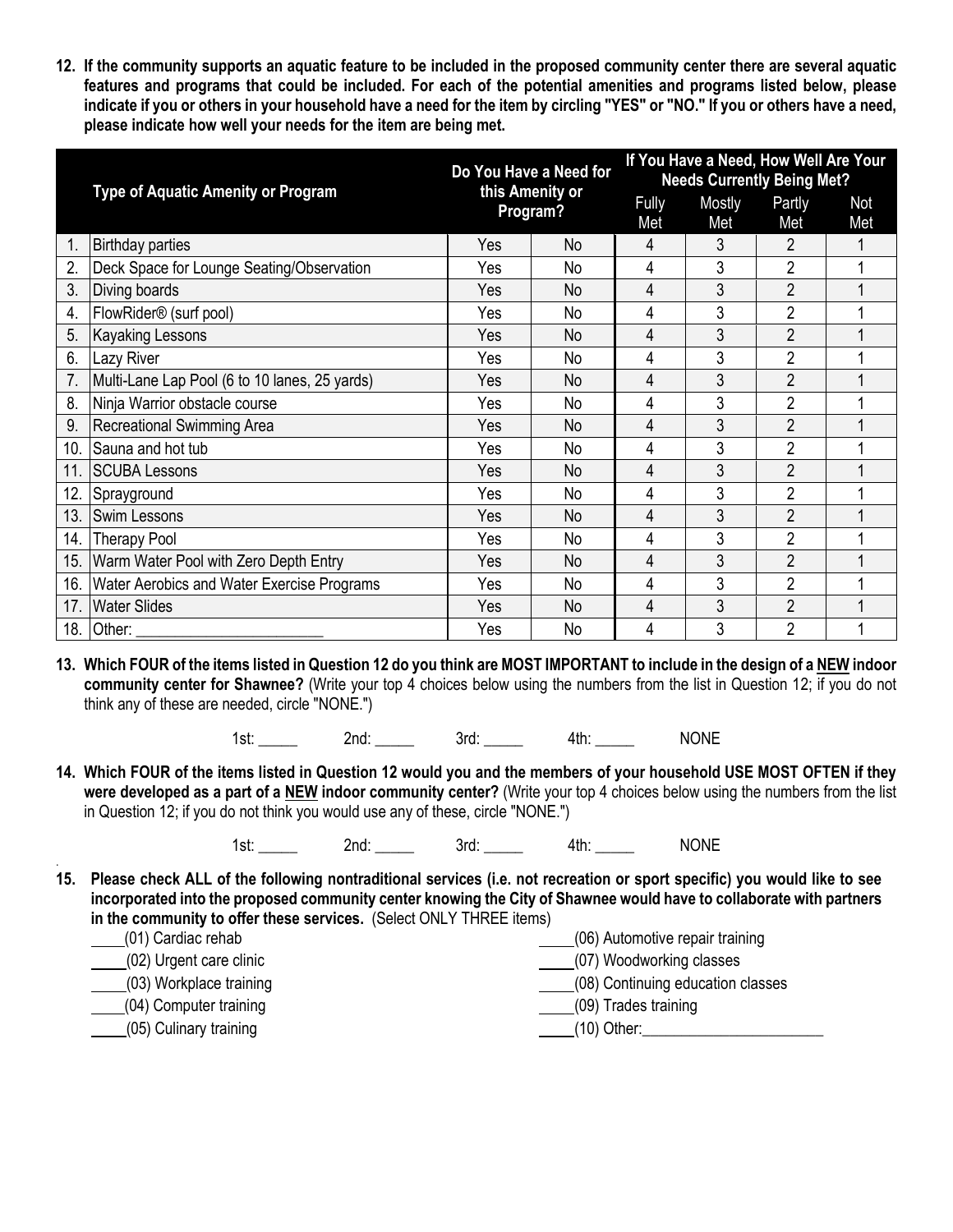- **16. From the following list, please select the THREE ways would you prefer to pay to use the indoor community center if it had the amenities, programs, and aquatic features you and members of your household most preferred.** (Select ONLY THREE items)
	- (1) Daily admission fee

.

- (2) 15-day admission package (at a reduced price)
- (3) Monthly (unlimited access for one month)
- (4) Yearly individual admission (unlimited access for one year)
- (5) Yearly family admission (unlimited access for one year)
- (6) None, would not use the facility

**Costs to build a new indoor community center, comparable to neighboring cities, will need to be debt financed, (i.e. the City of Shawnee will borrow the funds needed to build the facility). The payments for this debt agreement most likely will be made through an increase to the yearly property taxes on all homes in the City of Shawnee. The table below details the current City property taxes on homes in Shawnee, proposed property taxes, and the overall increase homeowners would expect to see if taxes were increased through a voter referendum.** 

| <b>Home Value</b> | <b>Current</b> | Proposed       | <b>Monthly</b>  |  |  |
|-------------------|----------------|----------------|-----------------|--|--|
|                   | <b>Monthly</b> | <b>Monthly</b> | <b>Increase</b> |  |  |
| \$150,000         | \$38.26        | \$45.45        | \$7.19          |  |  |
| \$200,000         | \$51.01        | \$60.59        | \$9.58          |  |  |
| \$250,000         | \$63.76        | \$75.74        | \$11.98         |  |  |
| \$300,000         | \$76.52        | \$90.89        | \$14.38         |  |  |

- **17. Knowing that voting "yes" would result in an increase to your yearly City property tax, how would you vote on a proposed Mill Levy increase that would allow the City to build and maintain a new indoor community center with the amenities and programs that you indicated were most important to your household.** 
	- (1) Vote in favor

(3) Not sure (answer Q17a.)

(2) Might vote in favor

(4) Vote against (answer Q17a)

## **17a. If you answered "NOT SURE" or "VOTE AGAINST" to Question 17 please indicate why you answered this way.**

- (1) I need more information before I can answer
- (2) I would not use a new indoor community center
- (3) I believe the City currently has sufficient indoor recreation opportunities
- $(4)$  I believe those who plan on using the community center should bear the burden of paying for the facility
- (5) I do not support any increase to taxes
- $(6)$  Other:

## **DEMOGRAPHICS**

**18. What is your age?** \_\_\_\_\_\_\_\_\_\_ years **19. Counting yourself, how many people in your household are:** Under age 5: \_\_\_\_\_ Ages 15-19: \_\_\_\_ Ages 35-44: \_\_\_\_ Ages 65-74: \_\_\_\_ Ages 5-9: \_\_\_\_ Ages 20-24: \_\_\_\_ Ages 45-54: \_\_\_\_ Ages 75+: \_\_\_\_ Ages 10-14: \_\_\_\_ Ages 25-34: \_\_\_\_ Ages 55-64: \_\_\_\_ **20. Approximately how many years have you lived in the City of Shawnee?** \_\_\_\_\_\_\_\_\_\_ years **21. What is your total household income?** \_\_\_\_(1) Under \$35,000 \_\_\_\_(2) \$35,000 to \$59,999 \_\_\_\_(3) \$60,000 to \$99,999 \_\_\_\_(4) \$100,000 to \$149,999 \_\_\_\_(5) \$150,000 or more **22. Do you plan to vote in the upcoming 2018 elections?** \_\_\_\_(1) Yes \_\_\_\_(2) No **23. What is your gender?** \_\_\_\_\_(1) Male \_\_\_\_\_\_(2) Female